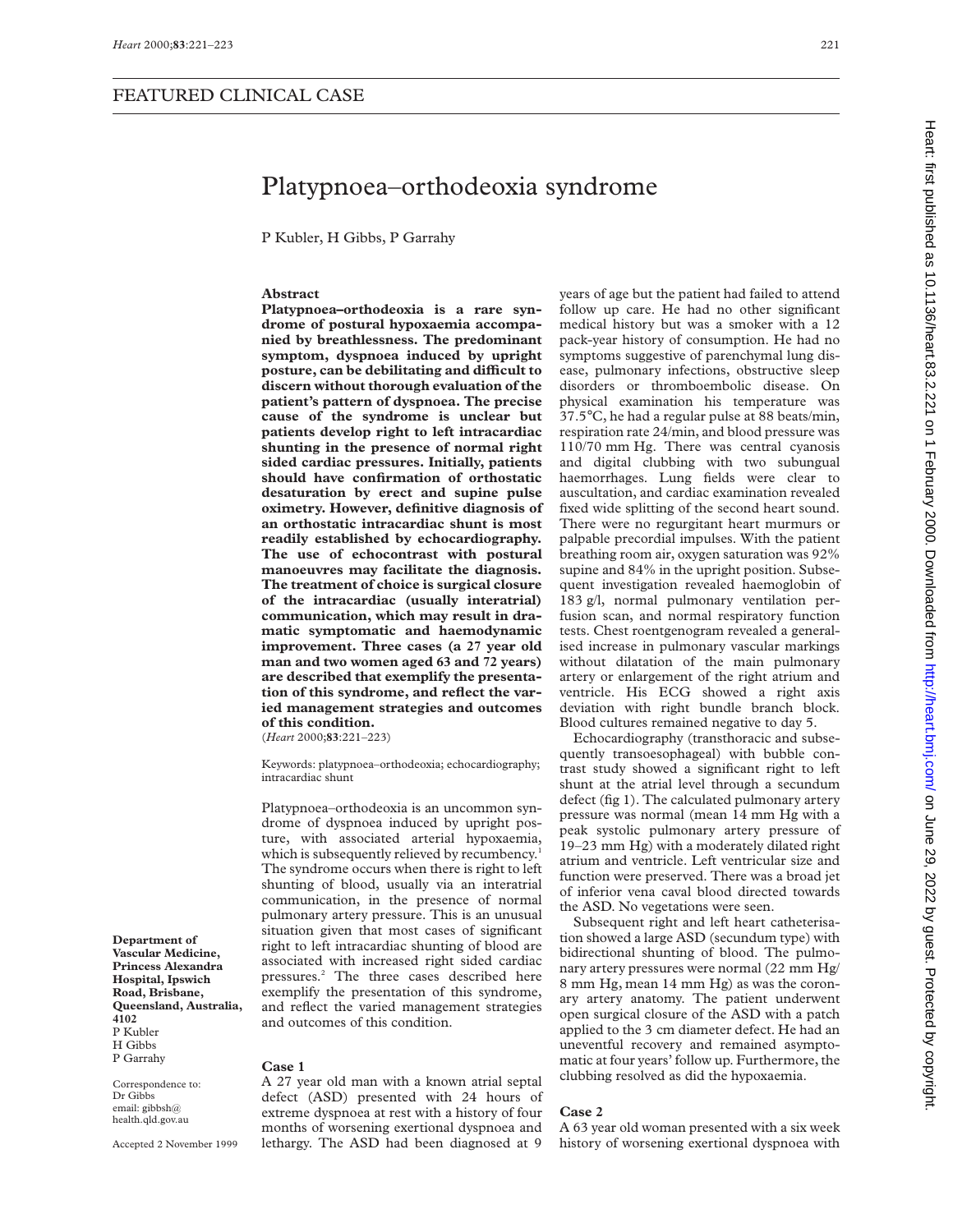



**Saline contrast** 

contrast

*Figure 1 Sequential apical four chamber echocardiographic frames of case 1 showing transit of saline contrast soon after injection into left side of heart via an interatrial defect. LA, left atrium; RA, right atrium; LV, left ventricle; RV, right ventricle.*

reduction in exercise tolerance to less than 50 metres. She denied any associated anginal symptoms and remarked how the breathlessness abated quickly with recumbency. Six months previously, she had undergone coronary artery bypass grafting for anginal symptoms refractory to medical treatment. Her postoperative course had been complicated by a right occipital and thalamic infarct (confirmed by magnetic resonance imaging) with a residual left homonymous hemianopia, left hemisensory disturbance, and significant tremor with gait abnormality. On physical examination, values for blood pressure, pulse, and respiratory rate were within normal limits. There was no cyanosis or digital clubbing and heart sounds were of normal intensity with physiological splitting and without audible murmur. The lung fields were clear to auscultation and the remainder of the examination

was normal apart from the neurological abnormalities. Oxygen saturation was 98% with the patient supine and 74% while standing. Routine haematology and biochemical blood analysis were normal, as was the resting ECG and chest roentgenogram. Arterial blood gases performed on room air showed a significant hypoxaemia (P O <sup>2</sup> 68 mm Hg) with an alveolar to arterial gradient of greater than 40 mm Hg. Pulmonary ventilation perfusion scan, noninvasive peripheral vascular studies of the lower limb venous system, and pulmonary function tests were normal.

Transoesophageal echocardiography showed a mobile interatrial septum with no definitive defect. Echocontrast confirmed the presence of right to left shunting of blood with the appearance of left sided bubbles soon after injection. The calculated pulmonary artery pressure was normal (mean 12 mm Hg, peak systolic pulmonary artery pressure 19–23 mm Hg) and left ventricular systolic function was preserved. There was moderate tricuspid regurgitation with a broad jet of central regurgitant flow directed at the interatrial septum. Subsequent right atriogram confirmed pulsatile shunting from the right atrium to the left atrium across the superior limb of the foramen ovale membrane. Coronary angiography revealed no stenosis in the grafted vessels.

Following consultation with a cardiac surgeon, the patient declined any surgical intervention given her previous complicated cardiac surgery. Her symptoms have not progressed in two years of follow up, however the ability to perform many activities of daily living have been significantly curtailed by exertional and postural dyspnoea.

### **Case 3**

A 72 year old woman with a 10 year history of schizophrenia, for which she had been an inpatient for one month with acute psychosis, was noted by a duty nurse to appear breathless and cyanosed on walking to the shower. Her oxygen saturation was 76% on room air at the time of this observation and she was returned to bed. Review by the duty medical officer showed values for blood pressure, pulse, and respiratory rate were within normal limits. Oxygen saturation in the supine position was 98%. Cardiorespiratory examinations were unremarkable apart from a soft 2/6 ejection systolic murmur along the left sternal border, which radiated into the carotids. The patient was non-communicative owing to her psychosis and as such no symptoms were obtainable. Routine haematological and biochemical blood analysis were normal as was her resting ECG. Chest roentgenogram revealed a tortuous proximal aorta with clear lung fields. Computed tomography pulmonary angiography was normal apart from a 5 cm diameter aneurysm of the ascending aorta. Syphilis serology was negative. Non-invasive peripheral venous studies of the lower limbs were also negative.

The observed breathlessness and cyanosis were reproducible on subsequent mobilisation and consequently the patient underwent transthoracic echocardiography with bubble contrast